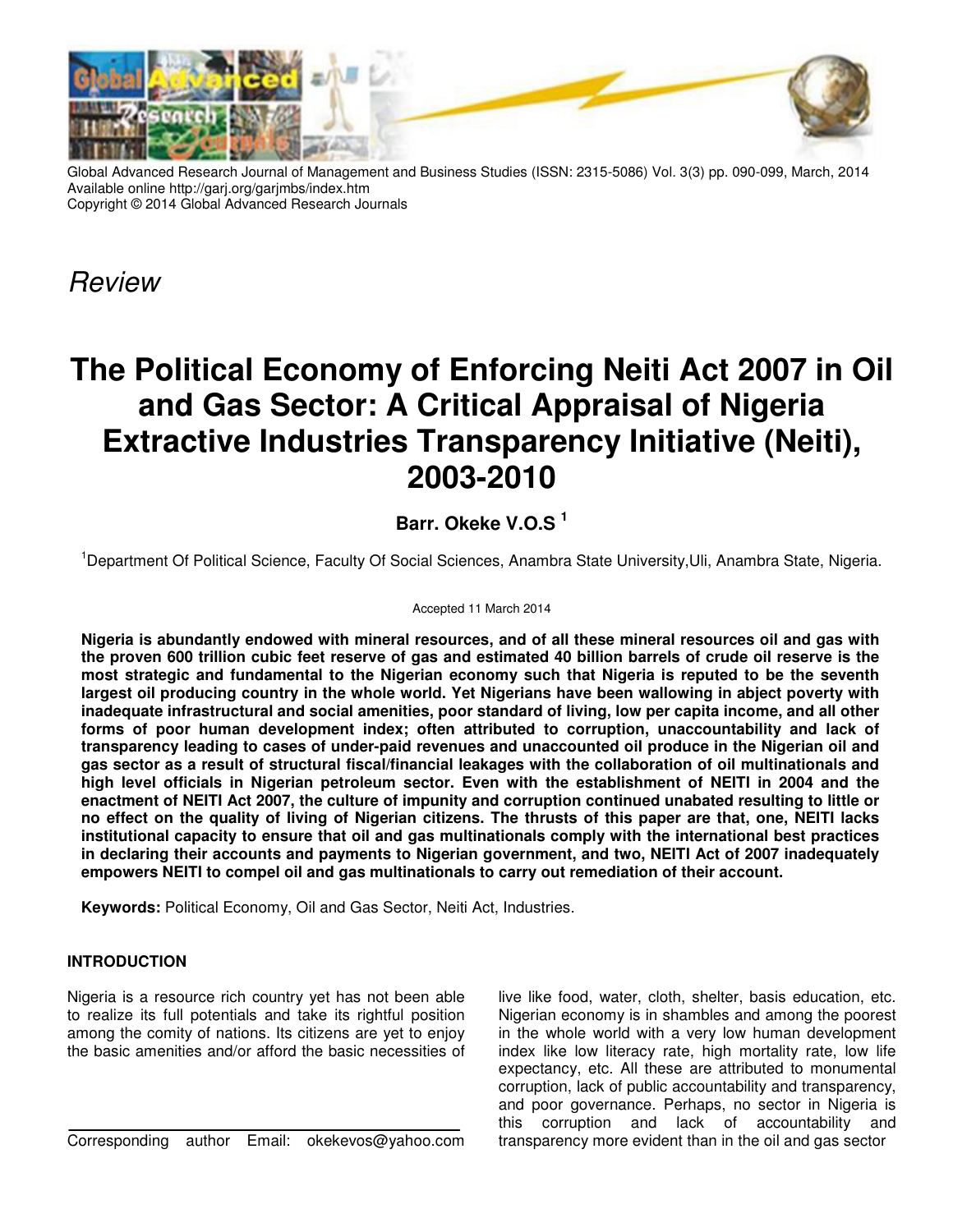industry. Given the strategic importance of oil and gas industry to Nigerian economy one can only imagine the enormity of the impact of these to the lives of ordinary Nigerians and Nigerian economy as a whole. Regrettably, the Nigeria Extractive Industries Transparency Initiative (NEITI) established in 2004 and the subsequent enactment of NEITI Act in 2007 has not been able to ensure annual audit and publication of oil receipts and expenditures account of oil multinationals; nor has NEITI been able to insist on complying by international best practices in the audit and publication of oil revenues. The NEITI Act of 2007 has only been able to transform NEITI into a barking dog or a toothless bulldog that cannot bite. Not surprisingly, NEITI has only been able to audit and publish oil receipts and expenditures account from 1999 to 2004, and 2005 while projecting to audit and publish the oil and gas sector for periods beginning from 2006 to 2008 by 2011. One would even wonder why starting from 1999 or why net before 1999 and why is it taken so much time. Thus, the culture of impunity and corruption continued unabated resulting to insignificant improvement in Nigeria's corruption perception index, and little or no effects on the quality of living of Nigeria citizens. Wither then the democracy dividend. The thrusts of this study are that, one, NEITI lacks institutional capacity to ensure that oil and gas multinationals comply with the international best practices in declaring their accounts and payments to Nigerian government, and two, NEITI Act of 2007 inadequately empowers NEITI to compel oil and gas multinationals to carry out remediation of their account.

#### **Theoretical Perspective**

This study is anchored on resource-curse theory which suggests that abundance of mineral resources is more often a curse than a blessing, particularly in developing countries like Nigeria. Malomo (2008) in Ezirim (2008) notes that the idea that natural resources might be more an economic curse than a blessing began to emerge in 1980s. Actually the "resource curse thesis" was first used by Richard Auty in 1993 to describe how countries rich in natural resources were unable to use that wealth to boost their economies and how these countries had lower economic growth than countries without abundance of natural resources. Other studies by Jeffrey Sachs and Andrew Warner have shown link between natural resource abundance and poor economic growth. The disconnection between natural resource wealth and economic growth can be seen by looking at examples from the oil producing countries like Nigeria. The resource curse, or the paradox of plenty or Dutch disease so-called, refers to the paradox that countries and regions with an abundance of natural resources tend to have less economic growth and worse development outcomes than the countries with fewer natural resources. The reason for this paradox of plenty or Dutch

disease is attributed to government mismanagement of resources, or weak, ineffectual, unstable or corrupt institutions possibly due to the easily diverted actual or anticipated revenue stream from extractive industries, appreciation of the real exchange rate leading to deindustrialization, volatility of revenues from natural resource sector due to exposure to global commodity market swings. According to Juan Pablo Perez Alfonzo, a Venezuelan politician and one of the founders of OPEC, "ten years from now, twenty years from now, you will see; oil will bring us ruin… Oil is Devil's excrement" (Karl, 1997; Ross, 1999). Auty (1993) and Sachs & Warner (2001), by building upon basic refers to the bionomic growth and other economic problems like Dutch disease effects and poor performance of agricultural and manufacturing sectors accompanied by an insufficient degree of diversification and extreme vulnerability towards external shocks. Also, Stiglitz (2005) and Karl (2005) argue that extraction of resources lowers the wealth of a country unless the funds generated are invested in other forms. This is the case of Nigeria that is overwhelmingly dependent on oil revenues generally measured by the extent to which oil revenues dominate total exports or by ratio of oil export to GDP. The nature of corruption in Nigerian oil and gas sector characterized by under-payment of taxes, royalties, and bribery by the oil and gas companies to NNPC and CBN resulting in the discrepancies in quoted figures, have significantly contributed to oil resource curse in Nigeria.

#### **Background to the Establishment of NEITI**

In a world held in the grip of economic downfall - with increasing scarcity of energy supplies, plummeting oil prices, rising intra-state energy transit, protectionist natural resources policies, and growing environmental concerns - time and cost are not to be underestimated factors in the choice of a suiting dispute resolution method. Crude oil was discovered in commercial quantity in 1957 at Oloibiri now in Bayelsa State, Nigeria, and since then oil multinationals have been engaged in exploration and production of oil and gas in Nigeria yet most if not all indices of development and economic growth and wellbeing have continued to elude Nigeria where majority of its citizens wallow in abject poverty and lack. In spite the fact that Nigeria is reputed to be the seventh largest oil producing country in the whole world at over two million barrels of crude oil per day with a proven 600 trillion cubic feet reserve of gas and estimated 40 billion barrels of reserve of crude oil, there is unavailability and inadequacy of the basic infrastructures and social amenities where majority of Nigerians cannot afford basic requirements of life like food, water, cloth, shelter, etc. Consequently, Nigeria is ranked among the thirteen poorest countries in the whole world (Aniche, 2010; Idemudia and Ite, 2006). This state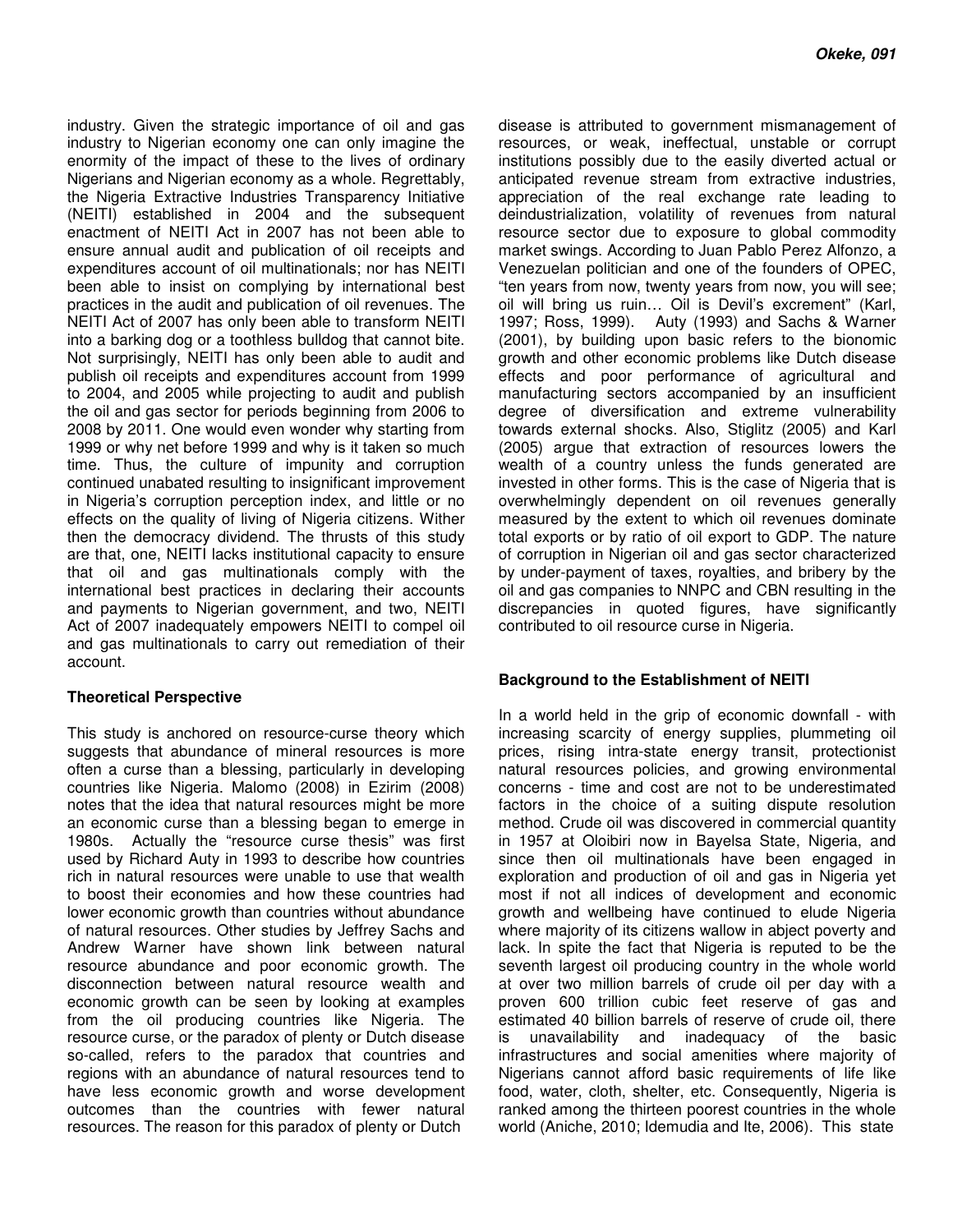| Company                 | 1999   | 2000     | 2001     | 2002     | 2003         | 2004      |
|-------------------------|--------|----------|----------|----------|--------------|-----------|
| Shell                   | 0      | 0        | 0        | 0        | 0            | 1,354     |
| Mobil                   | 31,019 | 167,062  | 0        | $\Omega$ | 0            | 0         |
| Chevron Nig Ltd         | 4, 221 | 65, 290  | $\Omega$ | $\Omega$ |              | 0         |
| Chevron Oil Co. Nigeria | 0      | 0        | $\Omega$ | 2,022    | 44, 85       | 0         |
| <b>Texaco Overseas</b>  | 0      | 0        | $\Omega$ | 0        | 0            | 0         |
| Elf petroleum           | 8,469  | 21,876   | 376      | $\Omega$ | <sup>0</sup> | 0         |
| Nigerian Agip Oil Co.   | 0      | 83       | 40, 366  | $\Omega$ | 0            | 13,118    |
| Pan Ocean               | 0      | 0        | 0        | 0        | 0            | 0         |
| Addax petroleum         | 0      | 0        | $\Omega$ | $\Omega$ | 0            | $\Omega$  |
| Conoil                  | 0      | $\Omega$ | 95       | 50       | 155          | 110       |
| Continental             | 0      | $\Omega$ | $\Omega$ | $\Omega$ | $\Omega$     | 0         |
| Express petroleum       | 14     | 274      | 99       | 792      | $\Omega$     | 25,490    |
| <b>NPDC</b>             | 0      | $\Omega$ | 0        | $\Omega$ | 4,839        |           |
| Philips Oil company     | 0      | 200      | 13,857   | 100      | 10,178       | 29,856    |
| Total                   | 43,723 | 254,785  | 54,793   | 2, 964   | 64,378       | 69,928    |
| <b>Difference</b>       | 97.891 | 11,816   | 88990    | 141.048  | $-30,013$    | $-56.300$ |

**Table 1.** Value of Items in CBN Report but not Reported in Company Templates (in Hundreds of Thousands of US Dollars)

Source: *http://www.neiti.org.ng, retrieved on 16/07/2011.*

of affairs have been attributed to corruption and lack of transparency and accountability in the extractive industries particularly oil and gas sector in Nigeria where the oil and gas multinationals connive with the political leadership and some of the government agencies to underpay the Nigerian government. As a result, NEITI was inaugurated in February 2004 by former President, Olusegun Obasanjo when he set up the National Stakeholders Working Group (NSWG) under the leadership of Mrs. Obiageli Ezekwesili. To give a legal backing to the work of NEITI, a bill was introduced to the National Assembly on December 2004. The NEITI bill was eventually passed and harmonized by the two chambers of the National Assembly and subsequently signed into law by the former President, Olusegun Obasanjo on May 28, 2007 making Nigeria the first EITI implementing or compliant country with a statutory backing for its operations. Prior to the enactment of NEITI Act of 2007, NEITI had to rely on persuasion, dialogue and consensus building to attain its objectives and perform its function (http://www.neiti.org.ng, retrieved on 16/07/2011). But with the enactment of NEITI Act of 2007, the NEITI is mandated by law to promote transparency and accountability in the management of Nigerian oil and gas and mining revenues. The NEITI Act of 2007 is a major component of the ongoing anticorruption reform in Nigeria whereas NEITI itself is a national version of the EITI, a global movement or initiative aimed at ensuring that exploitation of extractive resources aid or facilitate sustainable development through open and transparent reporting or publication or auditing of what extractive industries pay the government under the slogan "publish what you pay".

The enactment of NEITI Act of 2007 has changed the implementation of the EITI principles from voluntary to obligatory or mandatory. The EITI was set up in September 2002 at the World Summit on Sustainable Development held in Johannesburg, South Africa as a global initiative to help improve the management of oil, gas and mining revenues in resource-rich countries. The objective is to ensure that huge revenues accruing to government from payments made by extractive companies are managed transparently to promote or facilitate development, reduce poverty, conflict, ignorance, deprivation and disease. The EITI operates on two basic principles, one, is for companies to disclose publicly, payments made to government and for government to disclose publicly revenues received from companies, and two, is for an independent audit to be conducted to verify and reconcile these figures under the management of a multi-stakeholder committee (http://www.neiti.org.ng, retrieved on 16/07/11).

### **Organizational Structure of the NEITI**

The National Stakeholders Working Group (NSWG) is the governing body of NEITI which is made up of representatives of government, extractive companies, labour union, geopolitical zones, experts in extractive industry and civil society. The NSWG oversees the activities of NEITI and is responsible for the formulation of policies, programmes and strategies for effective implementation of NEITI's mandate, objectives, and discharges of the function of the NEITI. The NEITI is constituted by the President and consists of 15 members,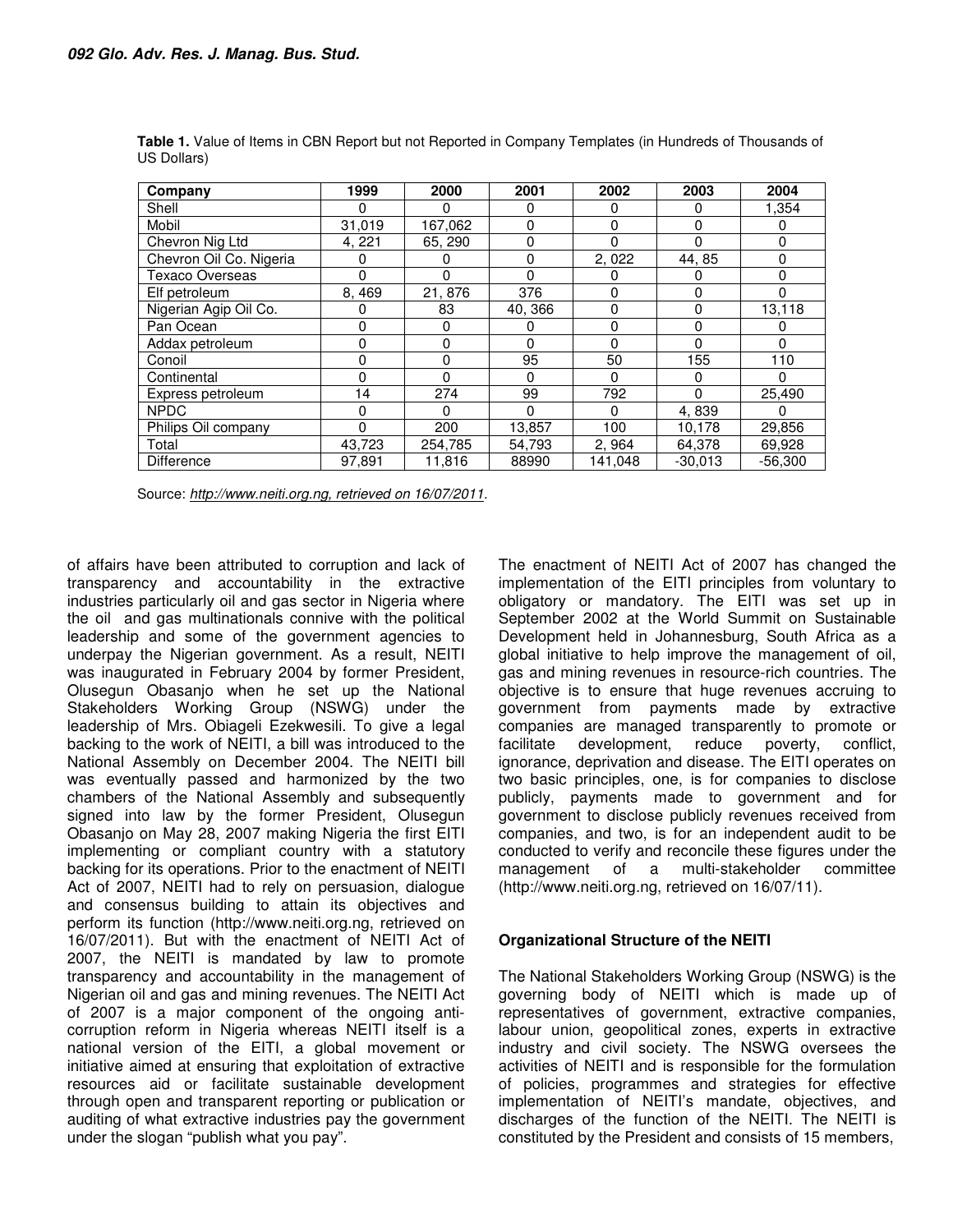| Company                 | 1999     | 2000     | 2001     | 2002           | 2003   | 2004           |
|-------------------------|----------|----------|----------|----------------|--------|----------------|
| Shell                   | 150      | 873      | 933      | 489            | 983    | 2, 130         |
| Mobil                   | 297      | 1,034    | 937      | 489            | 1,068  | 1,633          |
| Chevron Nig Ltd         | 155      | 795      | 738      | 313            | 550    | 781            |
| Chevron Oil Co. Nigeria | 0        | 17       | 24       | 14             | 54     | 29             |
| Texaco Overseas         | 0        | 6        | 35       | 12             | 9      | 26             |
| Elf petroleum           | 10       | 293      | 388      | 131            | 203    | 969            |
| Nigerian Agip Oil Co.   | 32       | 150      | 360      | 178            | 237    | 527            |
| Pan Ocean               | 0        | 0        |          | $\overline{c}$ | 5      | 8              |
| Addax petroleum         | 0        | 0        | 0        | 3              | 52     | 44             |
| Conoil                  | 0        | 0        | $\Omega$ | 0              | 0      | 0              |
| Continental             | 0        | $\Omega$ | $\Omega$ |                | 8      | $\overline{2}$ |
| Express petroleum       | 0        |          |          | 7              |        | 26             |
| <b>NPDC</b>             | $\Omega$ | 0        | $\Omega$ | 5              | 0      | $\Omega$       |
| Philips Oil company     | 15       | 116      | 125      | 54             | 117    | 202            |
| Total                   | 659      | 3, 286   | 3, 549   | 1,698          | 3, 287 | 6, 557         |
| Difference              | 99       | -55      | 66       | 131            | $-62$  | $-282$         |

**Table 2.** Nigeria Extractive Industries Transparency Initiative Financial Audit 1999-2004 being Report on Financial Flows Paid by Companies (in Million US Dollars)

Source: *http://www.neiti.org.ng, retrieved on 16/07/2011.*

which include the Chairman, the Executive Secretary and other 13 members. The Chairman presides at every meeting of the NSWG and has a casting vote in the event of an equality of votes. The chairman and other members of NSWG other than the Executive Secretary serve on part-time basis. The Executive Secretary of the NEITI is responsible for the day-to-day administration of NEITI, and serves as the secretary to NSWG for five years and no more while other members of the NSWG are appointed to hold office for four years and no more. The NSWG is currently constituted into eight executive committees for effective administration of NEITI secretariat which include Finance and General Purpose Committee; Oil and Gas Committee; Solid Mineral Committee; Civil Society Committee; Communications Committee; Procurement Committee; Ethics Committee and Staff Appointment, Promotion and Disciplinary Committee (NEITI Act, 2007). The NSWG is empowered by law to from time to time co-opt any person to act as an adviser at any of its meeting so long as the person is precluded from voting at meeting of NSWG, constitutes special committees, creates departments and engages the services of staff and consultants. The NSWG can also engage an (independent) auditor or auditing firm for not more than two years consecutively, and can as well recommend to the President for appointment of qualified valuator. The NSWG meets quarterly for the dispatch of its responsibilities at such times and places as it may determine, but not less than four times in a year. The quorum of the NSWG at any meeting is eight members and decisions are reached by simple majority of members present and voting and in event of tie, the person presiding has a casting vote or can cast a

deciding vote (NEITI Act 2007). The NEITI is funded primarily by the federal government, and also can receive grants, donations and gifts provided the sources are properly disclosed and not in conflict with the provisions of NEITI Act, 2007. In addition, the NEITI is empowered to raise fund through borrowing money from banks with the approval of NSWG. This means that NEITI lacks financial autonomy, and therefore, may encounter difficulty in the discharge of its duty.

#### **The Objectives, Functions, Criteria and Implementation Plan of NEITI**

NEITI is described by Section (2a) of NEITI Act, 2007 as an autonomous self-accounting body which reports directly to the President and the National Assembly. This means that NEITI is not under any ministerial or governmental agencies or departments. For objectives of NEITI see Section 3 of NEITI ACT, 2007). The NEITI criteria include the following:

(a) Regular publication of all material oil, gas and mining payments by companies to governments and all material revenues by governments from oil, gas and mining companies to a wide audience in a publicly accessible, comprehensive and comprehensible manner.

(b) Where such audits do not already, exist payments and revenues are the subject of a credible independent auditor, applying international auditing standard.

(c) Payments and revenue are reconciled by a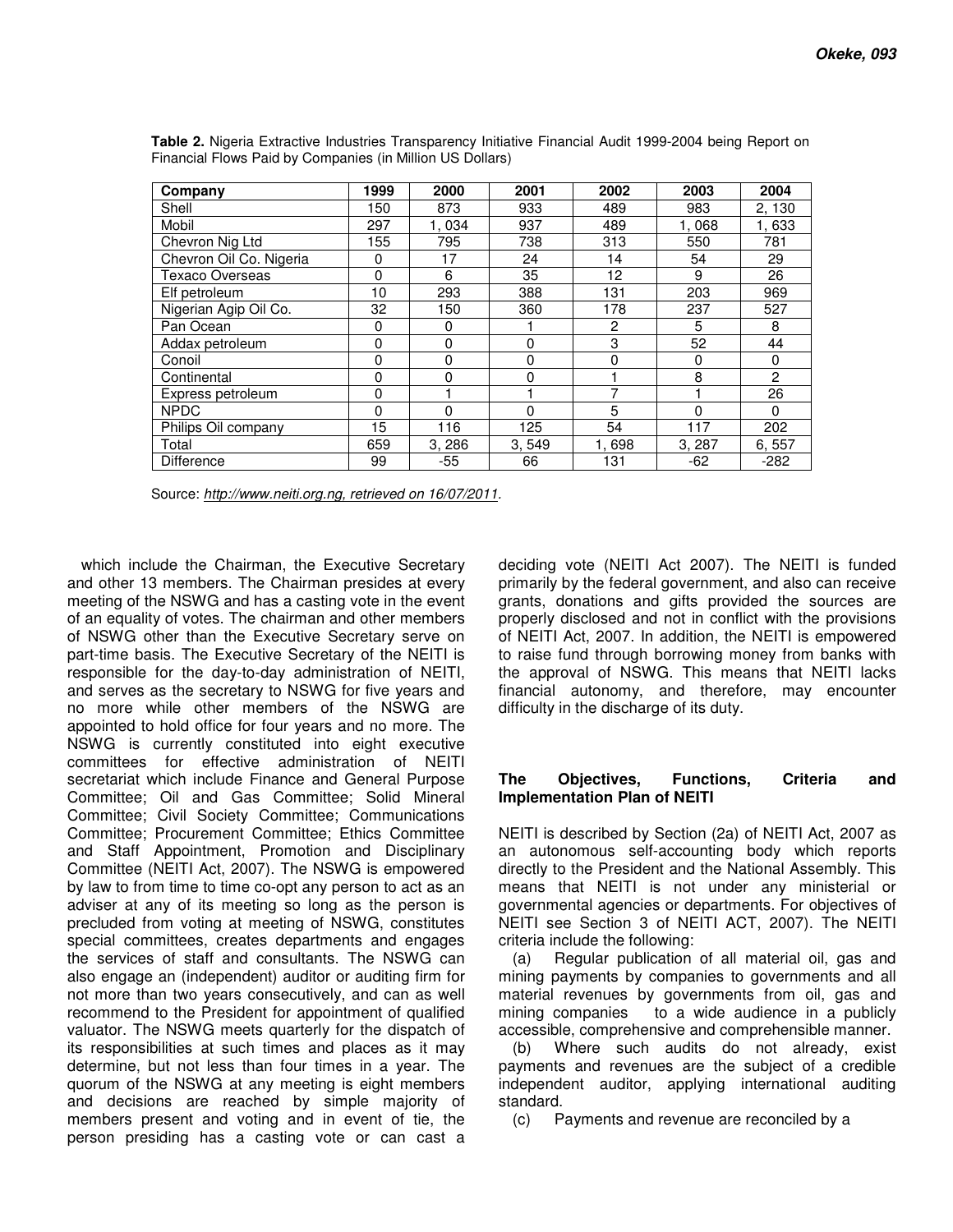| <b>Royalty IOC Owned Companies</b>    | <b>Reported by Companies</b> | <b>Reported by CBN</b> | <b>Difference</b> |
|---------------------------------------|------------------------------|------------------------|-------------------|
|                                       | <b>US\$ 000</b>              | <b>US\$ 000</b>        | <b>US\$ 000</b>   |
| Chevron Nigeria Limited               | 542, 614                     | 547, 509               | (4895)            |
| <b>ConocoPhillips</b>                 | 129, 897                     | 132, 330               | (2433)            |
| ELF Petroleum Nigeria Limited         | 735, 900                     | 997, 455               | (261555)          |
| ELF Petroleum Limited Nigeria (gas)   | 2,807                        | 2,773                  | 34                |
| Mobil Producing Nigeria Limited       | 964, 573                     | 964, 573               |                   |
| Nigerian Agip Oil Co. Ltd             | 327, 598                     | 334, 801               | (7203)            |
| Pan Ocean Oil Corporation             | 36, 225                      | 40, 077                | (3852)            |
| Shell Petroleum Development Co. Ltd   | 1, 178, 735                  | 1,179,834              | (99)              |
|                                       |                              |                        |                   |
| Total                                 | 3, 919, 349                  | 4,199, 352             | (280003)          |
|                                       |                              |                        |                   |
| Royalty Other Companies               | Reported by companies        | Reported by CBN        | <b>Difference</b> |
|                                       | <b>US\$ 000</b>              | <b>US\$ 000</b>        | <b>US\$ 000</b>   |
| Amni International Petroleum Ltd      | 3.654                        | 3,779                  | (125)             |
| Atlas Petroleum international         | 608                          | 608                    |                   |
| Cavendish petroleum Nigeria Ltd       |                              |                        |                   |
| Conoil producing Ltd                  | 9,611                        | 201, 826               | (192215)          |
| Continental Oil & Gas                 | 170, 600                     | 96, 482                | 74118             |
| Dubri Oil & Gas                       | 1,492                        | 1,352                  | 140               |
| Express Petroleum & Gas Co. Ltd       |                              |                        |                   |
| Moni Pulo Ltd                         | 49, 843                      | 63, 882                | $-14,039$         |
| Nigeria Petroleum Development Company | 202, 334                     | 112, 187               | 90147             |
| <b>Brass exploration Unlimited</b>    |                              |                        |                   |
| Total                                 | 38, 142                      | 480, 116               | (41974)           |
| Analysis                              |                              |                        |                   |
| <b>IOC Owned Companies</b>            | 3, 919, 349                  | 4, 199, 352            | (280003)          |
| Other companies                       | 438, 142                     | 480, 116               | (41974)           |

**Table 3.** NEITI 2005 Financial Audit Showing Royalty

Source: *http://www.neiti.org.ng, retrieved on 16/07/2011*

credible, independent administrator, applying international auditing standards and with publication of the administrator's opinion regarding that reconciliation including discrepancies, should any be identified.

(d) This approach is extended to all extractive industry companies including state-owned enterprises.

(e) Civil society is actively engaged as a participant in the design, monitoring and evaluation of this process and contributes towards public debate.

(f) A public financially sustainable work plan for these as developed by Nigerian government with assistance from the international financial institutions where required including measurable targets, a timetable for implementation, and an assessment of potential capacity constraints (*http://www.neiti.org.ng, retrieved on 16/07/11*).

The implementation plan of NEITI includes the following tasks:

(a) A comprehensive audit, that is, financial, physical and process audits of the Nigerian extractive industries beginning with oil and gas sector.

(b) Build capacity within government agencies relevant to oil and gas revenue management and also improve capacity of civil society to be fully engaged in the extractive industry transparency process.

(c) A communication strategy to make the audit figure and recommendations accessible to the public (*http://www.neti.org.ng, retrieved on 16/07/20110*).

#### **The Mandate and Activities of NEITI**

The NEITI Act 2007 mandates NEITI to promote due process and transparency in extractive revenues paid to and received by government as well to ensure openness and accountability in the application of extractive revenues. Since 2004, NEITI has engaged in various activities in pursuit of its mandate, which include:

(a) Communicating of the financial physical and process audits of Nigeria's oil and gas industry for the period 1999 to 2004 being the first comprehensive audit of this strategic industry since Nigeria struck oil in 1957.

(b) Communicating the findings of the audit in a comprehensible and comprehensive manner to various stakeholders.

(c) Working with government agencies and other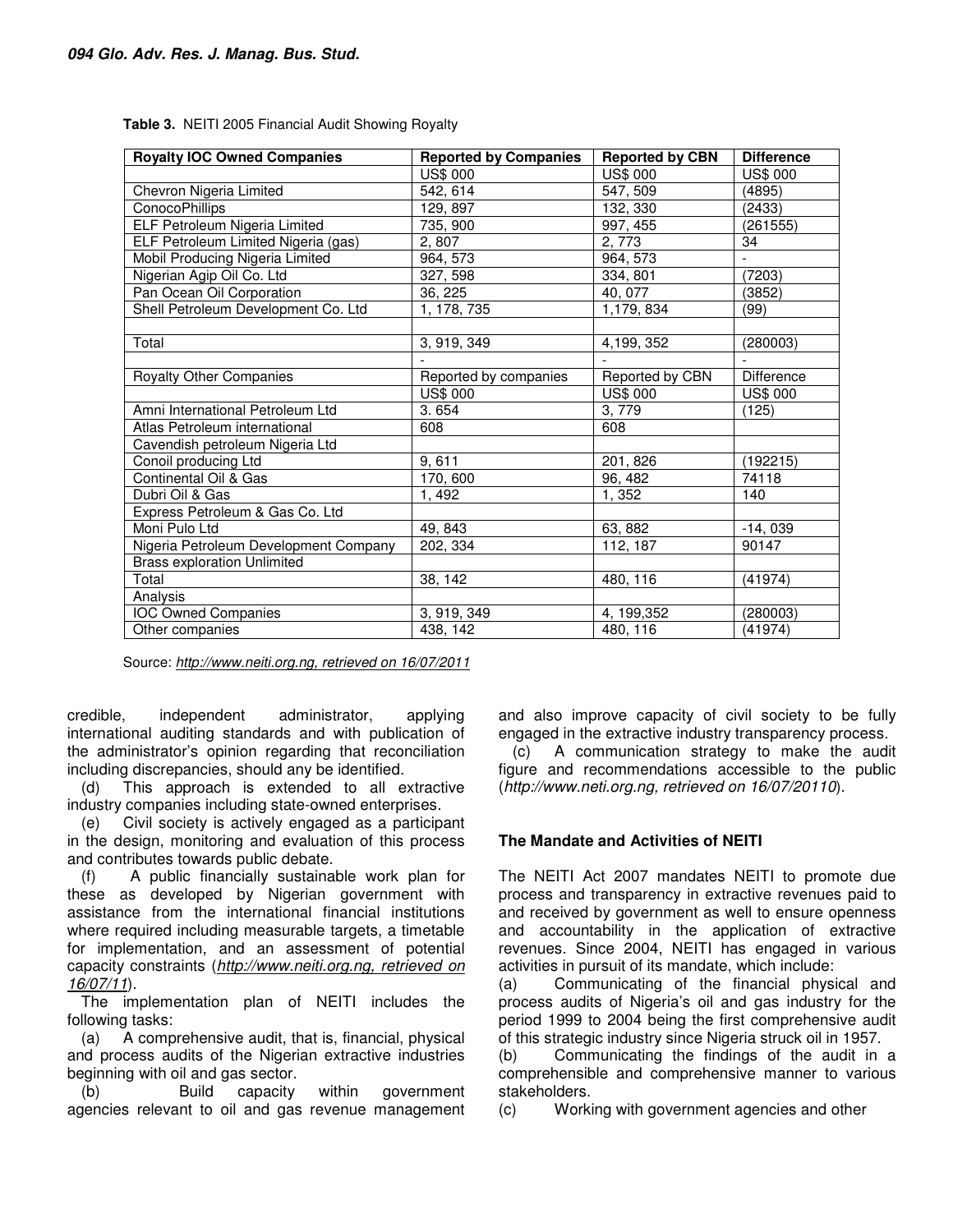|                                  | <b>Reported by Companies</b> | <b>Reported by CBN</b> | <b>Difference</b> |
|----------------------------------|------------------------------|------------------------|-------------------|
|                                  | <b>US\$ 000</b>              | <b>US\$ 000</b>        | <b>US\$ 000</b>   |
| Petroleum Profits Tax            | 10, 638, 047                 | 10,396,176             | 241, 871          |
| <b>Reserves Additional Bonus</b> |                              | 65, 292                | 65, 292           |
| Rovalty                          | 4, 357, 491                  | 4,679, 468             | 321, 977          |
| <b>Gas Flare Penalty</b>         | 18, 605                      | 28, 909                | 10, 304           |
| Sub-Total                        | 15, 014, 143                 | 15,169,845             | 155, 702          |
| Signature Bonus                  | 90, 025                      |                        | 90, 025           |
| Company Income Tax               | 55, 595                      |                        |                   |
| Total                            | 15, 159, 763                 | 15,169,845             | 65,677            |
| Analysis                         |                              |                        |                   |
| IOC owned companies              | 14, 526, 960                 | 14,519,150             | 7,810             |
| <b>Other Companies</b>           | 577, 208                     | 585, 403               | 8, 195            |

**Table 4.** Aggregated Oil Related Financial Flows to the Federation Account in 2005

Source: *http://www.neiti.org.ng, retrieved on 16/07/2011.*

stakeholders to remedy the lapses identified by the audit. (d) Building the capacity of civil society organizations, government officials parliamentarians and the media to understand and monitor extractive revenue transparency in Nigeria.

(e) Forging a national consensus on need for extractive revenue transparency in Nigeria through outreach and advocacy activities such as road-shows, consultative fora and town hall meetings.

(f) In addition, NEITI has succeeded in communicating comprehensive financial, physical and process audits of Nigeria's oil and gas industry for the year 2005, and 2006-2008 financial, physical and process audits by January 15, 2011 (*http://www.neiti.org.ng, retrieved on 16/07/2007*).

#### **Institutional Constraints and Challenges**

NEITI is confronted with various institutional constraints and challenges in discharging its functions and mandates which include:

(a) NEITI has to rely on information supplied by other governmental agencies in the auditing of the extractive industry companies such governmental agencies include FIRS, DPR, CBN, AGF, NNPC, Crude Oil Marketing Division (COMD), NAPIMS, PPMC, RMARF, PTDF, NNDC, ETF, Crude Oil Reconciliation Commission (CORC) and Petroleum Products Sales Reconciliation Committee (PPSRC). In some cases, some of these governmental agencies are reluctant to cooperate and assist NEITI in the process of auditing given their poor record keeping.

(b) NEITI is also constrained to rely on the oil and gas industries like Chevron Nigeria limited, EIF Petroleum Nigeria Limited, Mobil Producing Nigeria Unlimited, Nigerian Agip Oil Company (NAOC); Pan Ocean Oil Corporation, Shell Petroleum Development Company, AMNI Atlas, Cavendish, Conoil, Continental Oil and Gas, Dubri Oil, Express Petroleum, Moni Pulo, Nigeria LNG, Ocean Energy, Petrobras, Philips Oil, Statoil, Addax, etc, to supply them information needed for auditing, sometimes, some of these oil and gas companies do not comply with the auditors' requests for information on formats suitable for comparison, while others delay in returning requested data.

(c) Most of the oil and gas companies operate different accounting or reporting system to opaque business environment, and in some cases, some do not supply accurate information on production volumes to the NEITI's auditors.

(d) NEITI does not have its own auditor, and therefore has no way of cross checking the audits of the independent auditor for error of for poor auditing.

The point being made is that NEITI is institutionally constrained or incapacitated to ensure that oil and gas multinationals comply with international best practices in declaring their accounts and payments to Nigeria government. Moreover, the NEITI Act 2007 did not define or state what constitutes international accounting best practices or minimum standards of accounting, and oil and gas multinationals are exploiting this loophole. The governmental agencies involved in oil and gas are not helping matters either as they are not cooperating with NEITI to form a synergy for ensuring transparency, openness and accountability in oil and gas sector. Therefore, we concur that NEITI lacks institutional capacity to ensure that oil and gas multinationals comply with international best practices in declaring their accounts and payments to Nigerian government. The Table 1 below indicates some of the defects in accounting processes in the oil and gas multinationals.

#### **The NEITI Act of 2007 and NEITI**

Although, the NEITI was inaugurated in February 2004 by former President, Olusegun Obasanjo, it was not until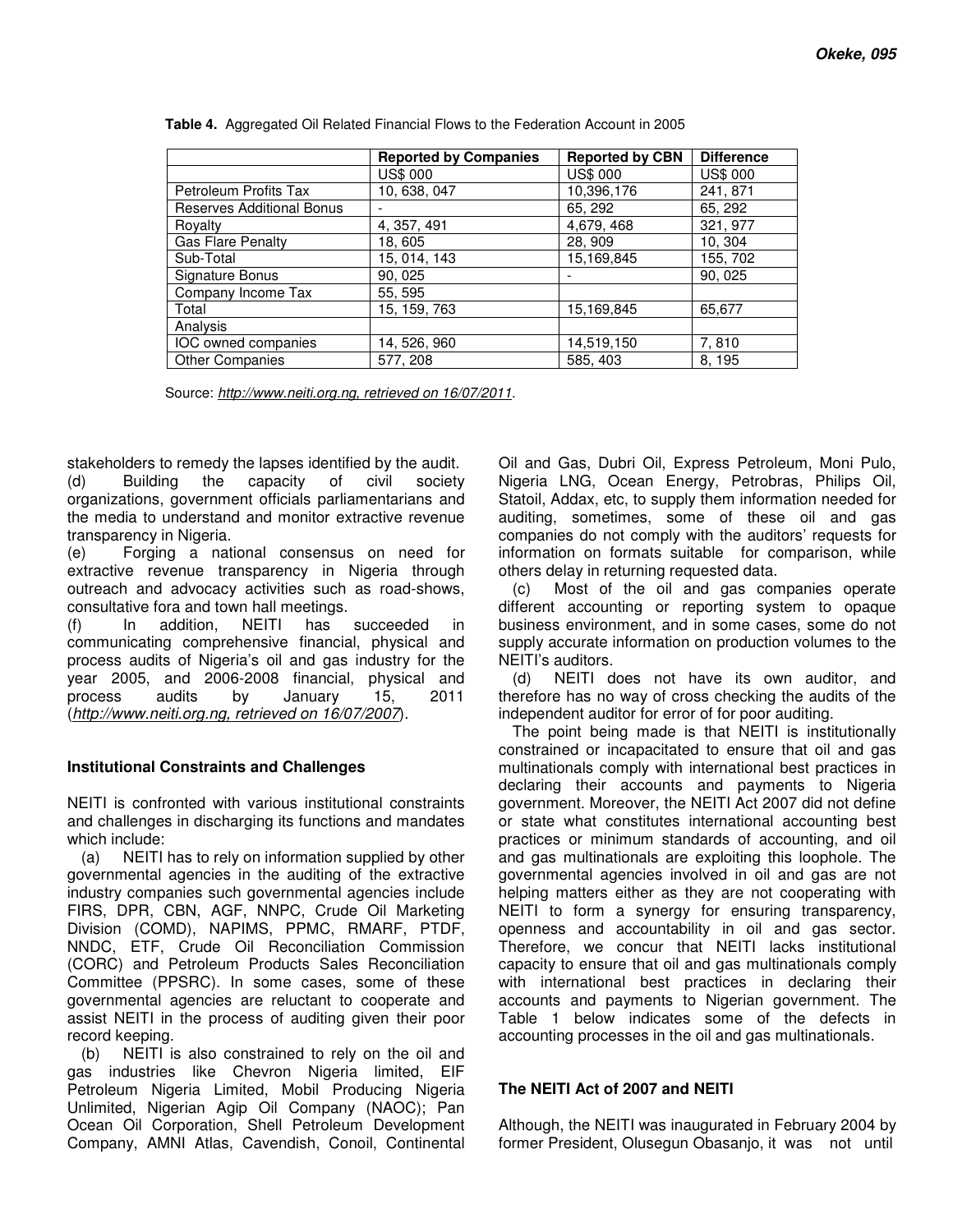May 28, 2007, more than three years later that the NEITI was signed into law by the former President, Olusegun Obasanjo in order to give it a legal backing. The NEITI bill took nearly three years after its introduction in December 2004 in the National Assembly to become law making Nigeria the first EITI implementing and compliant country with a statutory backing for its operations. The NEITI which was introduced to the National Assembly in December 2004, was eventually passed and harmonized by the two chambers of the National Assembly and subsequently signed into law on May 28, 2007 by the former President, Olusegun Obasanjo, a day before handing over power (*http://www.neiti.org.ng, retrieved on 16/17/2011*).

Prior to enactment of NEITI Act in December 2007, NEITI has relied on persuasion, dialogue and consensus building to attain or achieve its objectives and perform its functions, but with this enactment, the implementation of NEITI principles has moved from voluntary to obligator. The NEITI Act of 2007 gives the NEITI the necessary legal backing and the mandate to promote due process and transparency in extractive revenues paid to and received by government as well as ensure transparency and accountability in the application of extractive revenues. In other words, the NEITI is mandated by law to promote transparency and accountability in the management of Nigeria's oil and gas and mining revenues being a major component of the on-going anticorruption reform in Nigeria. NEITI, therefore, is the national version or chapter of the EITI, itself a global movement aimed at ensuring that extractive resources aid or facilitate sustainable development (*http://www.neiti.org.ng, retrieved on 16/17/2011*).

However, since the enactment of the NEITI bill into law in 2007, not a few have identified the defects and the shortcomings of the enabling Act. For example, Igwe (2011) points out that the objectives of the NEITI Act may be too ambitious and open-ended like in Section 2(c), the Act empowers NEITI to "eliminate all forms of corrupt practices in the determination, payments, receipts and posting of revenue accruing to the Federal Government from extractive industry companies". This particular clause gives a very broad or wide range of responsibilities to NEITI, but NEITI is designed as a lean bureaucracy and so will be unable to carry out these functions. Moreover, most of these functions are already being performed or carried out by statutory government agencies such as the Federal Inland Revenue Service (FIRS), the Central Bank of Nigeria (CBN), the Office of the Accountant General of the Federation (AGF) among others. This clause does not give NEITI a clear coordinating role, and therefore, duplicates the roles and puts the NEITI in collusion cause with these other governmental agencies in the cause of performing its statutory duties or functions.

Igwe (2011) also notes that the fourth objective of NEITI in Section 2(d) to "ensure transparency and

accountability by government in the application of resources from payment received from extractive industry companies" raised a number of complex issues. For instance, the unbundling or the interpretation of the word government will mean the federal, state and local governments, but the 1999 Constitution does not allow Federal Government agencies, and NEITI is not an exception, to operate beyond the federal level. It is therefore almost impossible for NEITI to implement its fourth objective as it is crafted by the Act. Thus, there have been renewed calls for state governments to voluntarily queue into the EITI model in the area of expenditure transparency as has already been adopted Bayelsa State which will provide entry points for NEITI to work with such states.

According to Igwe (2011) another defective clause in the NEITI Act is Section 3(c) which prescribes a function for NEITI to "ensure transparency and accountability in the management of the investment of the Federal Government in all extractive industry companies". This function partly falls within the scope of the functions currently or presently carried out by the National Petroleum Investment Management Service (NAPIMS) in the oil and gas industry. Under the current arrangement, NAPIMS is a unit/department of the Nigerian National Petroleum Corporation (NNPC) and it is believed that the functions of NAPIM will be taken up by another regulatory agency that will be established after the passage of the Petroleum Industry Bill (PIB). This Section, therefore, conflicts with the role of NAPIMS or any other agency so designed in the future. This is because the Section fails to specify the role of NEITI to that of ensuring compliance in terms of corporate governance and ensuring that business models are competitive.

Igwe (2011) further observes that Sections 3(d) and 3(e) of the NEITI Act is crafted to accommodate the issue of confidentially clauses or provisos like "… provided such information shall not be used in any manner prejudicial to the contractual obligation or proprietary interests of the extractive industry company", which is now outdated or anachronism in the oil and gas industry, especially since the passage of Dodd Frank Act. Many of the extractive industry companies operating in developing countries insist on this provision of incomplete or minimum disclosures, and argue that complete or maximum disclosures may harm proprietary interests. However, such confidentiality clauses are no longer in line with international or global best practices in the ensuring transparency and accountability in extractive industries. The retention of these clauses in the NEITI Act makes NEITI a toothless bull dog as some of these oil and gas companies would hide under the protection or umbrella of these clauses to fail to comply in declaring or disclosing their activities in the exploration and production of oil and gas including production volumes, payments to the government, etc.

Moreover, the NEITI Act of 2007 fails to define what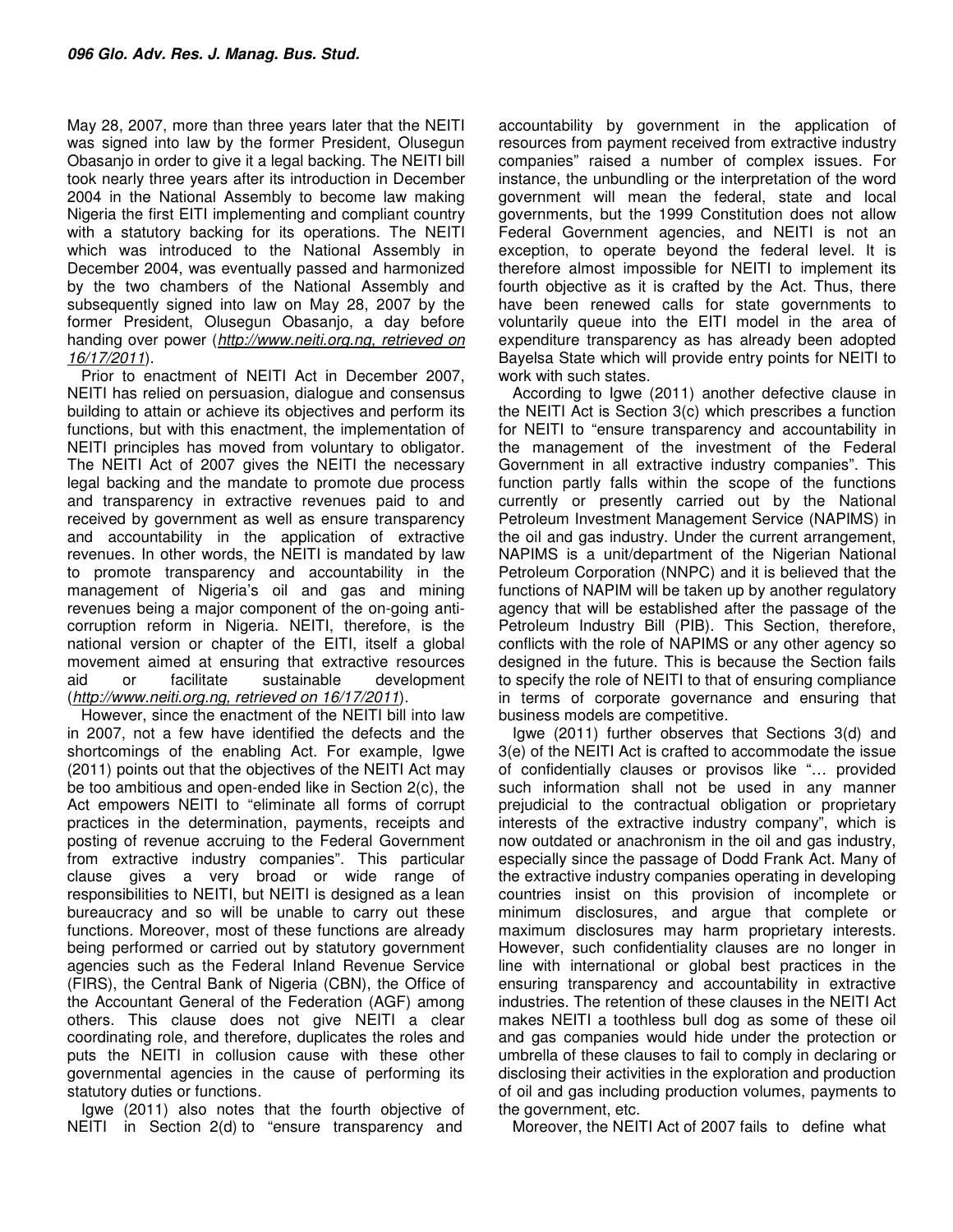constitutes the global or international industry best practices or minimum standard in the oil receipts and expenditures accounting processes. This has given the extractive industry companies, specifically oil and gas multinationals a legal back exit door to escape the penalties of non-compliance to the transparency and accountability provisions of the NEITI Act rendering enforcement and implementation of the Act difficult if not almost impossible for the NEITI.

Not surprisingly, no other person than the Chairman NSWG of NEITI itself demanded that NEITI needs constitutional powers to enforce its sanctions against defaulting operators in Nigerian extractive industries if the principles of transparency and accountability are to be realized in Nigeria. Apparently frustrated at the rate which its authority and mandate are being undermined by operators particularly in the oil and gas sector, the NEITI Chairman says that the sanctions and penalties specified in the enabling Act was crucial if the government and the companies are to be held accountable or responsible for the imprudent management of the revenue accruing from the extractive industries. If the powers to enforce sanctions are granted and judiciously applied in Nigeria it would compel the relevant government agencies and operators in the extractive industries to embrace accountability in the management of revenue accruing from their operations on behalf of the government (Udo, 2011).

According to Assisi Asobie in Udo (2011) several legal issues have been identified which require the interventions of judiciary to interpret the inherent conflict in NEITI's mandate and those of other agencies. These conflicts include those between the functions of NEITI and some other federal government agencies as well as among some other agencies working in collaboration with the NEITI, and the challenge of enforcing aspects of the NEITI Act dealing with offences, convictions penalties and sanctions as well as issues of relations or contractions between international contracts entered into by the Federal Government with extractive industry companies and the NEITI Act.For example, some aspects of the NEITI Act dealing with offences, convictions, penalties and sanctions, as provided in Section 2(c) of the Act, are in conflict with what anticorruption agencies like Economic and Financial Crimes Commission (EFCC) and the Independent Corrupt Practices and other related offences Commission (ICPC) are statutory expected to do. Similarly, the Section 3(j) of NEITI Act, that mandates or empowers NEITI to "ensure that all fiscal allocations and statutory disbursements due from the Federal Government to statutory recipients are duly made" appears to be also in conflict with the functions of the Revenue Mobilization, Allocation and Fiscal Commission (RMAFC), Federal Inland Revenue Service (FIRS), and the Department of Petroleum Resources (DRR). On the offences, sanctions and enforcement, although the NEITI

Act stipulates certain sanctions for offences relating to violations of the EITI principles, the law is silent on the procedure to apprehend, prosecute and punish the culprits or violators (Udo, 2011:3).

#### **The NEITI Act of 2007 and the Cases of Non-Remediation of Account**

The NEITI Act of 2007 provides in the Section 1 that "there is established a body to be known as the Nigeria Extractive Industries Transparency Initiative (…referred to as 'the NEITI). The NEITI (a) shall be an autonomous self-accounting body, which shall report to the President and the National Assembly…" The NEITI Act stipulates the objectives, functions and modes of operations of NEITI in Sections 2, 3 and 4. For example, the Act provides in Section 14 that the NEITI shall cause the account of total revenue accruing to the Federal Government from all extractive industry companies, its receipts, payments, assets and liabilities to be audited not later than six months after the end of each year by independent auditors appointed by NSWG of NEITI. The independent auditor shall submit the report with comments of the audited entity to the NEITI which shall cause same to be published the information for the benefit of the public. This Section unfortunately contained the anachronistic clause of confidentiality or the provision that the contents of the report shall not be published in a manner prejudicial to the contractual obligations or proprietary interests of the audited entity, that is, the extractive industry company.

The Section 14 of the NEITI Act, 2007 thus empowers or authorizes NEITI to publish the report of its independent auditors. Towards performing or carrying out the provisions of this Section, NEITI therefore appoints the Hart Group in association with Chris Morgan Associates and SS Afemike and Co to carry out financial physical and process audits of oil and gas multinationals operating in Nigerian oil and gas sector. The financial audit examines the financial flows and outlines the chain of custody of finances so that specific agencies could be held accountable. It reconciles company payments with receipts by the government's banker, the Central Bank of Nigeria (CBN), and with the records of the Federal Inland Revenue Service (FIRS), the department responsible for petroleum profit tax (PPT) assessments, and the Department of Petroleum Resources (DPR). It also samples some companies' tax returns and royalty statements to verify the calculations and the assessments of FIRS and DPR (*http://www.neiti.org.ng, retrieved on 16/07/2011*).

The physical audit process maps the sector's oil and gas and refined product flows. It checks that the extracted volumes are accurately reported, and that each company's reported production tallies with the numbers the government used for tax and royalty calculations.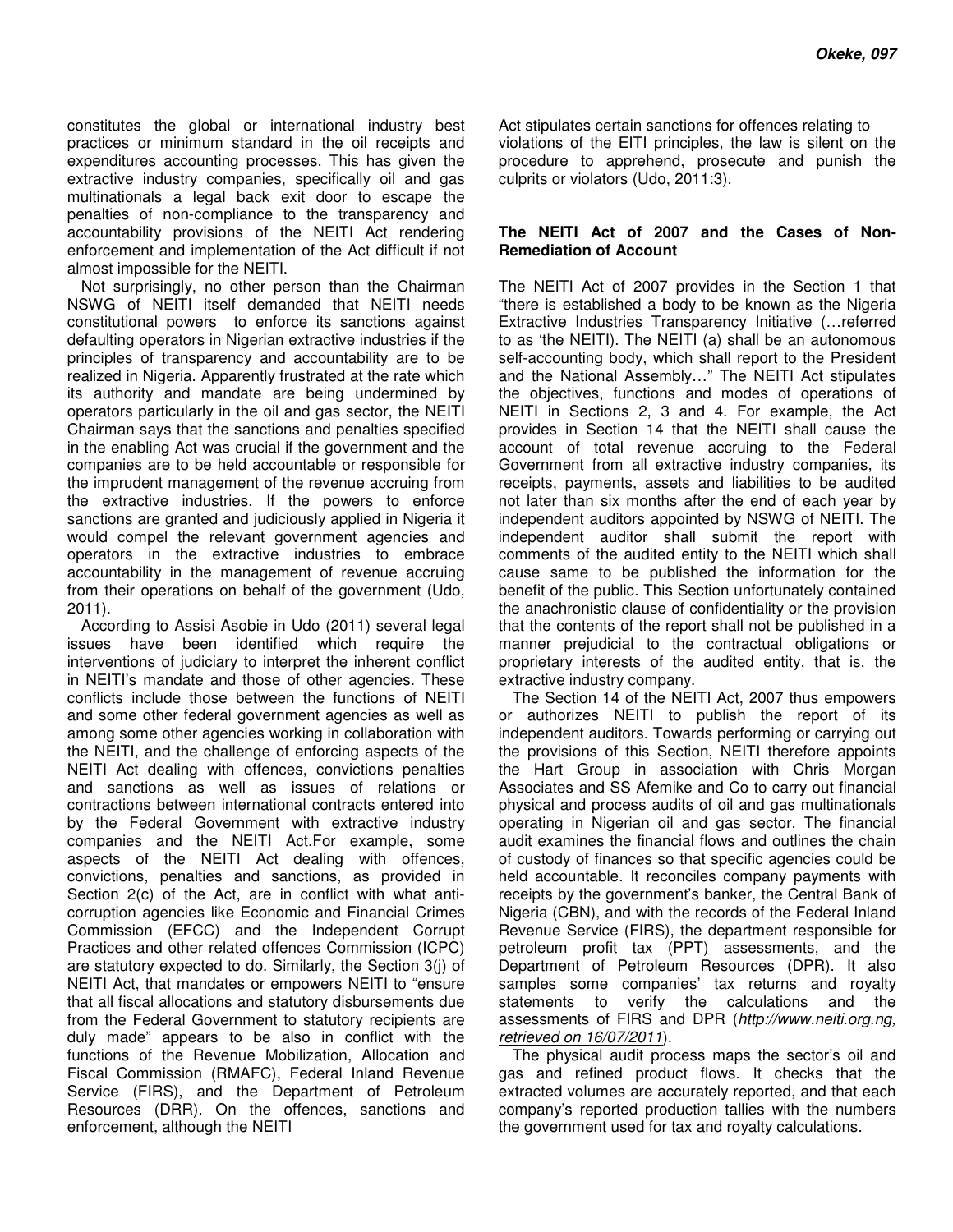This took the audit into some highly technical areas that features metering, temperature and pressure measurements as well as the more controversial areas of oil theft. The process audit examines how key agencies run the business. It explores how the regulator auctioned land sold oil blocks, and scrutinizes DPR'S conduct of upstream licensing. It assesses whether NNPC's Crude Oil Marketing Department (COMD) priced the government's share of equity crude accurately, and how and why other companies were contracted to export this crude. The audit also examines NNPC's upstream division, NAPIM among other processes related integrity issues (*http://www.neiti.org.ng, retrieved on 16/7/2011*).

Subsequently, NEITI conducted the first ever comprehensive audit in oil and gas sector retroactively to cover a period of six years starting from 1999 to 2004 and placed immensely rich data and information in the public domain thereby strongly empowering civil society groups to hold government to account. The profound success of that landmark exercise and its findings promoted public demands for regular audit of the extractive sector. For details of 1999-2004 audit report see Table 2 below.

Another audit covering 2005 was conducted and published by NEITI. The key features of the audit include individual shareholders equity stake in the hydrocarbon streams; oil and gas produced and used for calculating petroleum profit tax (PPT) and royalty payments; and companies records with those by DPR records representing an overview of the data collected from companies (field operators, terminal operators, lifers), NNPC and DPR (*http://www.neiti.org.ng, retrieved on 16/7/2011*).

The 2005 audit of the oil and gas industry reveals the following findings; a total of 917 million barrels of crude oil were produced during the period under review, the central Bank of Nigeria (CBN) received from the oil and gas sector, a net revenue of US\$ 28 billion, that is, 790 billion Naira; amount owned by NNPC to the Federation Account like domestic crude and other income was 654.8 billion Naira and dividend payments from NLNG were \$.2 billion; under payments for recovery in 2005 amounted to \$.8 billion and a value of 1.5 billion Naira; more revenue would have accrued to the Federation but for the losses occasioned by the significant process weaknesses identified in the system (*http://www.neiti.org.ng, retrieved on 16/7/2011*). For details of 2005 NEITI audit reports see Table 3 below.

The amount received in 2005 by the Federation on the specified companies, and in respect of the identified classes of financial flows was as follows.

Note that the company income tax receipt could not be confirmed by CBN due to the way in which the system of tax collection operates, without distinguishing oil and gas payments from other payments. Accordingly, we do not identify any 'difference' against CIT. Non-oil flows are the

figures reported by companies. The audit process did not include the confirmation of these flows from the transaction counterpart.

The specific and interesting findings of the physical audit include the following; the quantity of oil produced during the period under review was not reliably known; no data estimated, measured or inferred on possible product losses between the production point and the terminal; complex agreements impact on determination of company oil entitlements; unclear ownership of terminal stocks; no system for measuring production, other than through monitoring terminal receipts.

The NEITI Act of 2007 in Section 16 provides sanctions or penalties to defaulters or violators of this Act, but so far no oil and gas multinationals have been reported to be sanctioned or penalized despite gross violations or breaches of the NEITI Act, 2007 as shows by the differences in accounts between the records of oil and gas companies audited and CBN records; and other forms of underpayment and product losses (or put more appropriately product theft). Some of the oil and gas multinationals are yet to remediate their accounts, yet NEITI has not been able to sanction or penalize them, nor has it been able sanction the non-collaborating government agencies or officials of erring government agencies who are accomplice in underpayment or nonpayments of revenue accruable to the Federal Government or statutory recipients like state and local governments.

Therefore, there are, on several occasions, contradictions between the government's interest and various sections of NEITI Act, and as well as contradictions between the interests of the oil and gas multinationals (sometimes defines as proprietary interests on the grounds of confidentiality clause) and the very principles of NEITI (or EITI) or the international best practices in transparency and accountability in extractive industries. Thus, we concur that the NEITI Act of 2007 inadequately empowers NEITI to compel oil and gas multinationals to perform or carry out remediation of their accounts let alone sanction or punish defaulters or violators of the Act in oil and gas industry.

#### **CONCLUSIONS AND RECOMMENDATIONS**

The corruption in Nigerian oil and gas sector characterized by under-payment of taxes, royalties, and bribery by the oil and gas companies to NNPC and CBN resulting in the discrepancies in quoted figures, have significantly contributed to oil resource curse in Nigeria. Nigeria is thus a typical example of paradox of plenty. The conclusions at which we arrived in the course of this study, therefore, are that, one, NEITI lacks institutional capacity to ensure that oil and gas multinationals comply with the international best practices in declaring their accounts and payments to Nigerian government, and